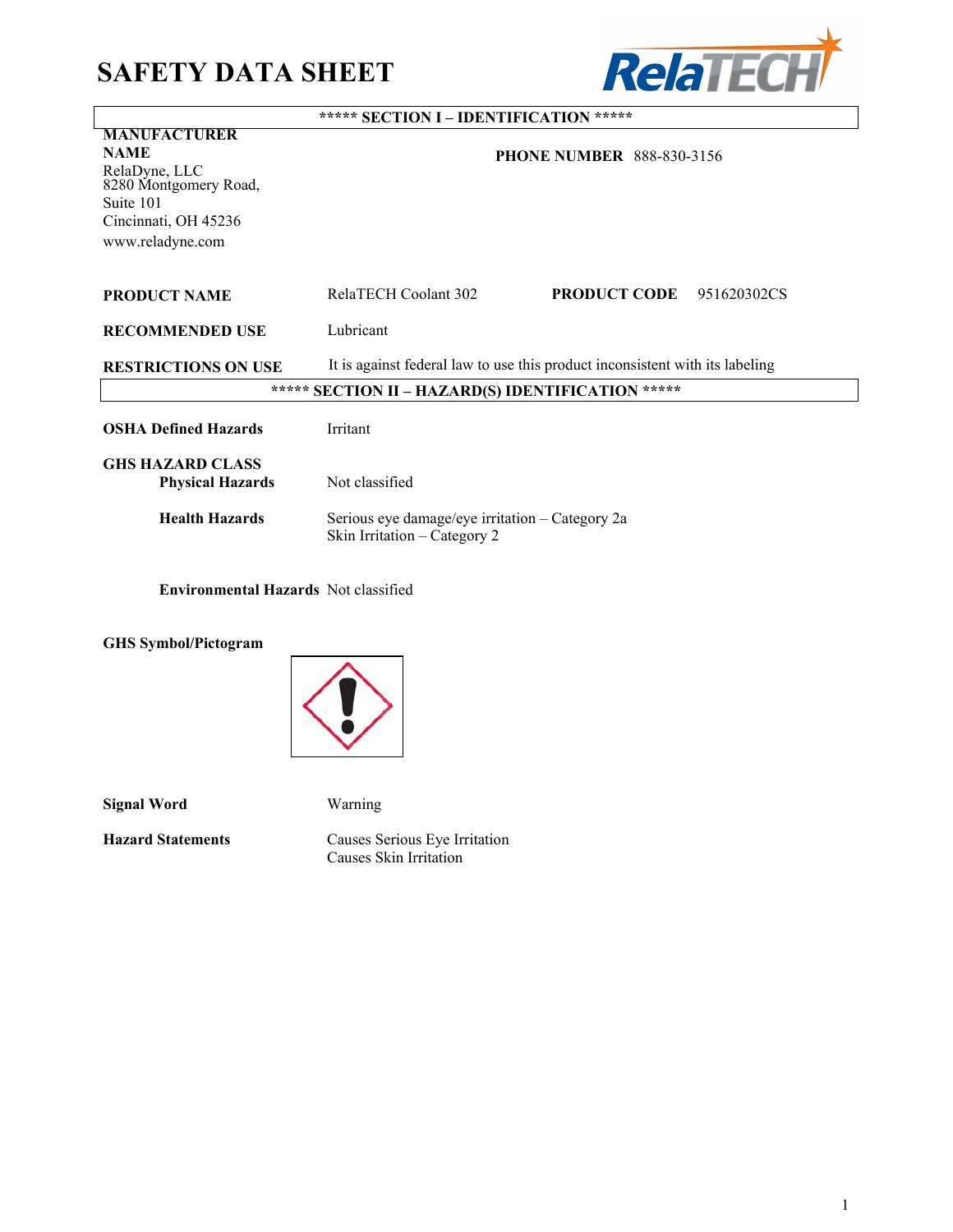**PRODUCT NAME** RelaTECH Coolant 302 SDS# 396

# **\*\*\*\*\* SECTION II – HAZARD(S) IDENTIFICATION (continued) \*\*\*\*\***

| <b>Precautionary Statements</b> |                                                                                                                                       |
|---------------------------------|---------------------------------------------------------------------------------------------------------------------------------------|
| <b>Prevention</b>               | Do not eat, drink or smoke when using this product                                                                                    |
|                                 | Avoid breathing dust, fumes, gas, mist, vapors, spray                                                                                 |
|                                 | Wash thoroughly after handling                                                                                                        |
|                                 | Wear protective gloves, protective clothing, eye protection, face protection                                                          |
| <b>Response</b>                 | IF SWALLOWED: Immediately call a POISON CENTER/doctor/physician                                                                       |
|                                 | Do not induce vomiting                                                                                                                |
|                                 | IF ON SKIN: Wash with plenty of water                                                                                                 |
|                                 | IF ON SKIN (or hair): Remove contaminated clothing. Rinse skin with water                                                             |
|                                 | If skin irritation occurs, get medical advice/attention                                                                               |
|                                 | IF IN EYES: Rinse cautiously with water for several minutes. Remove contact                                                           |
|                                 | lenses if present and easy to do. Continue rinsing.                                                                                   |
|                                 | If eye irritation persists, get medical advice/attention                                                                              |
|                                 | IF INHALED: Remove person to fresh air and keep comfortable for breathing<br>Call a POISON CENTER/doctor/physician if you feel unwell |
|                                 | Specific treatment (see first aid section)                                                                                            |
|                                 | In case of fire: Use foam, CO2, dry chemical                                                                                          |
| <b>Storage</b>                  | Store in a well ventilated place. Keep container closed when not in use                                                               |
|                                 | Keep cool                                                                                                                             |
|                                 | Store locked up                                                                                                                       |
| <b>Disposal</b>                 | Dispose of contents/container in accordance with local/state/federal regulations<br>Avoid release to the environment                  |

# **\*\*\*\*\* SECTION III – COMPOSITION/INFORMATION ON INGREDIENTS \*\*\*\*\***

| <b>Substance</b><br>Mixture X |                |               |
|-------------------------------|----------------|---------------|
| <b>Chemical Name</b>          | CAS#           | $\frac{0}{0}$ |
| <b>TEA</b>                    | $102 - 71 - 6$ | $1 - 10\%$    |
| 2-Amino-1-Butanol             | $96 - 20 - 8$  | $< 2\%$       |
| 2-Amino-2-Ethylpropanediol    | 115-70-8       | $< 2\%$       |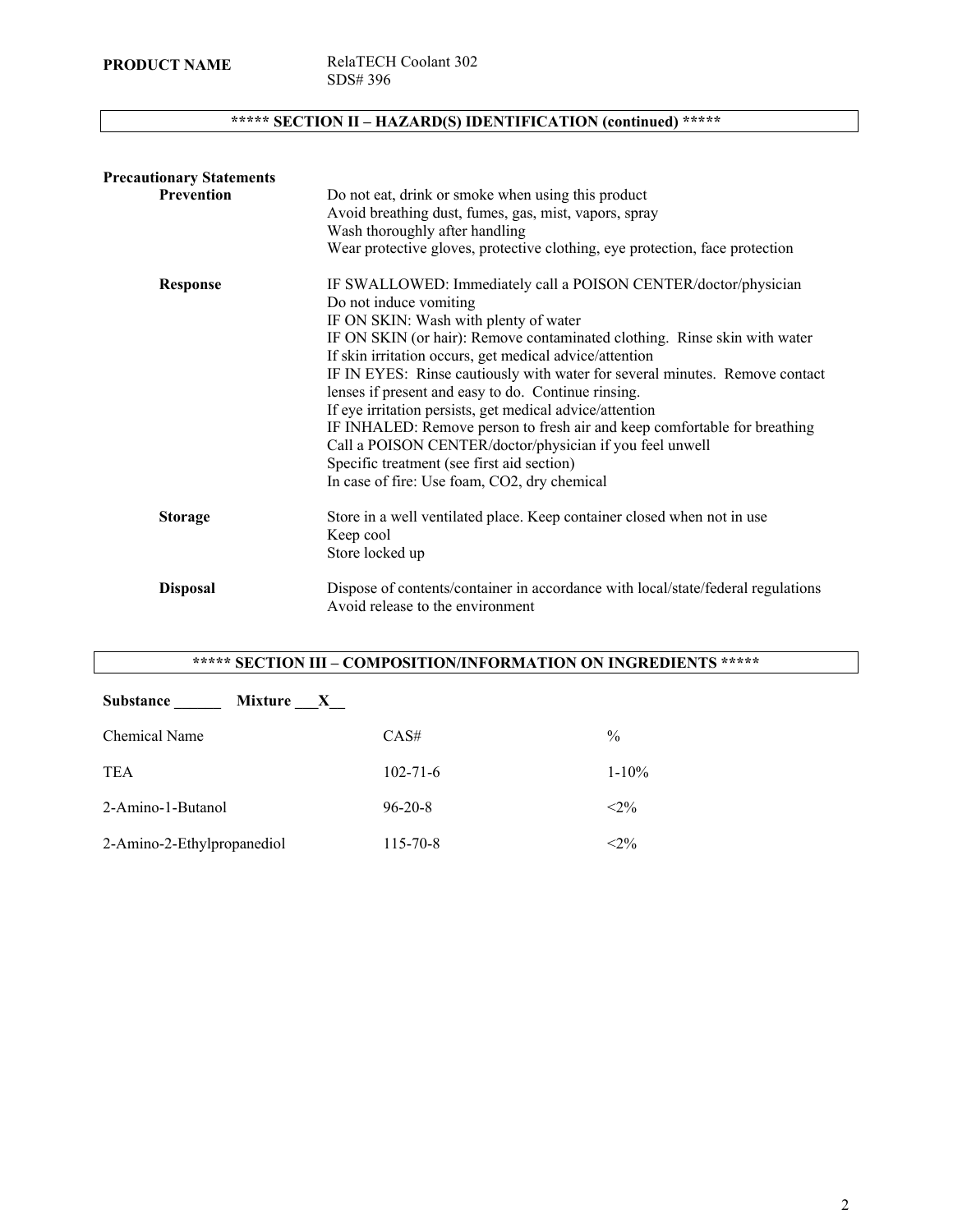# **\*\*\*\*\* SECTION IV – FIRST AID MEASURES \*\*\*\*\***

#### **Description Of Necessary First Aid Measures**

#### **Eye Contact**

Immediately flush eyes with plenty of water, occasionally lifting the upper and lower eyelids. Check for and remove any contact lenses. Continue to rinse for at least 15 minutes. Get medical attention.

#### **Skin Contact**

Flush contaminated skin with plenty of water. Remove contaminated clothing and shoes. Continue to rinse for at least 10 minutes. Get medical attention. Wash clothing before reuse. Clean shoes thoroughly before reuse.

#### **Inhalation**

Remove victim to fresh air and keep at rest in a position comfortable for breathing. If it is suspected gas or vapor is still present, the rescuer should wear an appropriate mask or self-contained breathing apparatus. If not breathing, if breathing is irregular or if respiratory arrest occurs, provide artificial respiration or oxygen by trained personnel. It may be dangerous to the person providing aid to give mouth to mouth resuscitation. Get medical attention. If necessary, call a poison center or physician. Maintain an open airway. Loosen tight clothing such as a collar, tie, belt or waistband.

#### **Ingestion**

Get medical attention immediately. Call a poison center or physician. Wash out mouth with water. Remove dentures if any. Remove victim to fresh air and keep at rest in a position comfortable for breathing. Aspiration hazard if swallowed. Can enter lungs and cause damage. Do not induce vomiting. If vomiting occurs, the head should be kept low so that vomit does not enter the lungs. Never give anything by mouth to an unconscious person. Maintain an open airway. Loosen tight clothing such as a collar, tie, belt or waistband.

#### \*\*\*\*\* **SECTION V – FIREFIGHTING MEASURES \*\*\*\*\***

# **Extinguishing Media**

#### **Suitable**

Foam, CO2, dry chemicals, water fog or mist.

#### **Unsuitable**

Do not use water jet.

#### **Specific Hazards**

 In a fire or if heated, a pressure increase will occur and the container may burst, with the risk of a subsequent explosion.

# **Hazardous Decomposition Products**

Oxides of carbon.

#### **Special Precautions – Fire Fighters**

Promptly isolate the scene by removing all persons from the vicinity of the incident if there is a fire. Move containers from fire area if it can be done without risk. No action shall be taken involving any personal risk or without suitable training.

#### **Special Protective Equipment – Fire Fighters**

Wear positive pressure self-contained breathing apparatus (SCBA) and full protective clothing.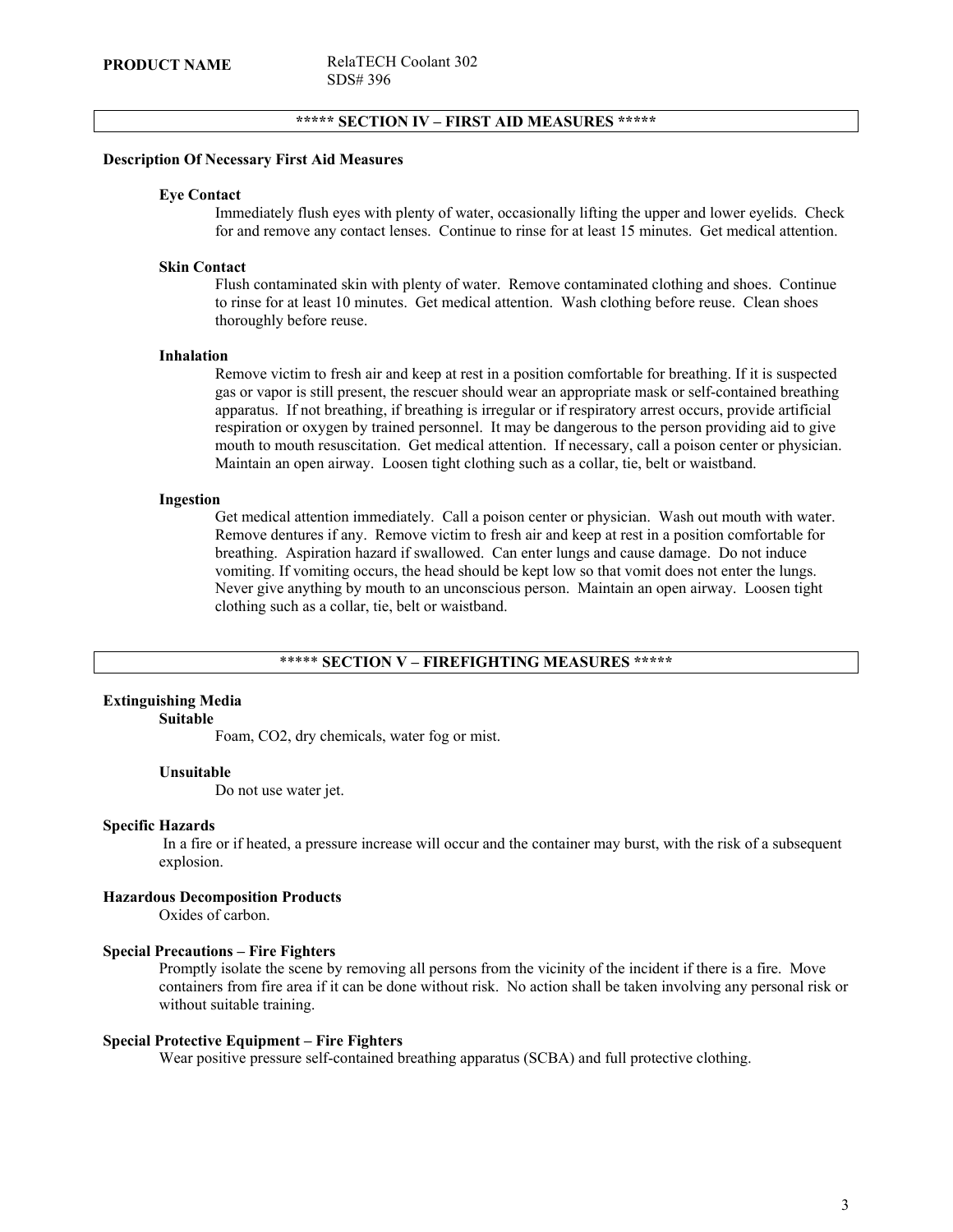# **\*\*\*\*\* SECTION VI – ACCIDENTAL RELEASE MEASURES \*\*\*\*\***

#### **Personal Precautions, Protective Equipment And Emergency Procedures**

#### **For Non-Emergency Personnel**

Take no action involving personal risk without suitable training. Evacuate surrounding areas. Keep unnecessary and unprotected personnel from entering. Do not touch or walk through spilled material. Put on appropriate personal protective equipment. Floors may be slippery, use care to avoid falling.

# **For Emergency Responders**

If specialized clothing is required to deal with the spillage, take note of any information in Section VIII on suitable and unsuitable materials. See also the information in "For Non-Emergency Personnel".

#### **Environmental Precautions**

Avoid dispersal of spilled products and runoff and contact with soil, waterways, drains and sewers. Inform the relevant authorities if the product causes environmental pollution.

# **Methods And Materials For Containment And Cleaning Up**

#### **Small Spill**

Stop leak if without risk. Eliminate ignition sources. Move containers from spill area. Absorb with an inert material and place in an appropriate waste disposal container. Dispose of via a licensed waste disposal contractor.

### **Large Spill**

Stop leak if without risk. Eliminate ignition sources. Move containers from spill area. Prevent entry into sewers, water courses, basements or confined areas. Contain and collect spillage with noncombustible, absorbent material and place in container for disposal according to local regulations. Dispose of via a licensed waste disposal contractor.

#### **\*\*\*\*\* SECTION VII – HANDLING & STORAGE \*\*\*\*\***

# **Precautions For Safe Handling Protective Measures**

Put on appropriate personal protective equipment (See Section VIII). Do not swallow. Avoid contact with eyes, skin, clothing. Avoid breathing vapor and mist. Use only with adequate ventilation. Wear appropriate respirator when ventilation is inadequate. Do not enter storage areas and confined spaces unless adequately ventilated. Keep in the original container or an approved alternative made from a compatible material, kept tightly closed when not in use. Store and use away from heat, sparks, open flame or any other ignition source. Use explosion proof electrical (ventilating, lighting and material handling) equipment. Use only non-sparking tools. Empty containers retain product residue and can be hazardous. Do not reuse container.

#### **Advice On General Occupational Hygiene**

Eating, drinking and smoking should be prohibited in areas where this material is handled, stored and processed. Wash thoroughly after handling. Remove contaminated clothing and protective equipment before entering eating areas. See also Section VIII for additional information on hygiene measures.

#### **Conditions For Safe Storage**

Store in accordance with local regulations. Store in original container protected from direct sunlight in a dry, cool and well ventilated area, away from incompatible materials (see Section X) and food and drink. Keep away from heat, sparks and open flame. Keep container tightly closed and sealed until ready for use. Store and use only in equipment/containers designed for use with this product. Containers that have been opened must be carefully resealed and kept upright to prevent leakage. Do not store in unlabelled containers. Use appropriate containment to avoid environmental contamination.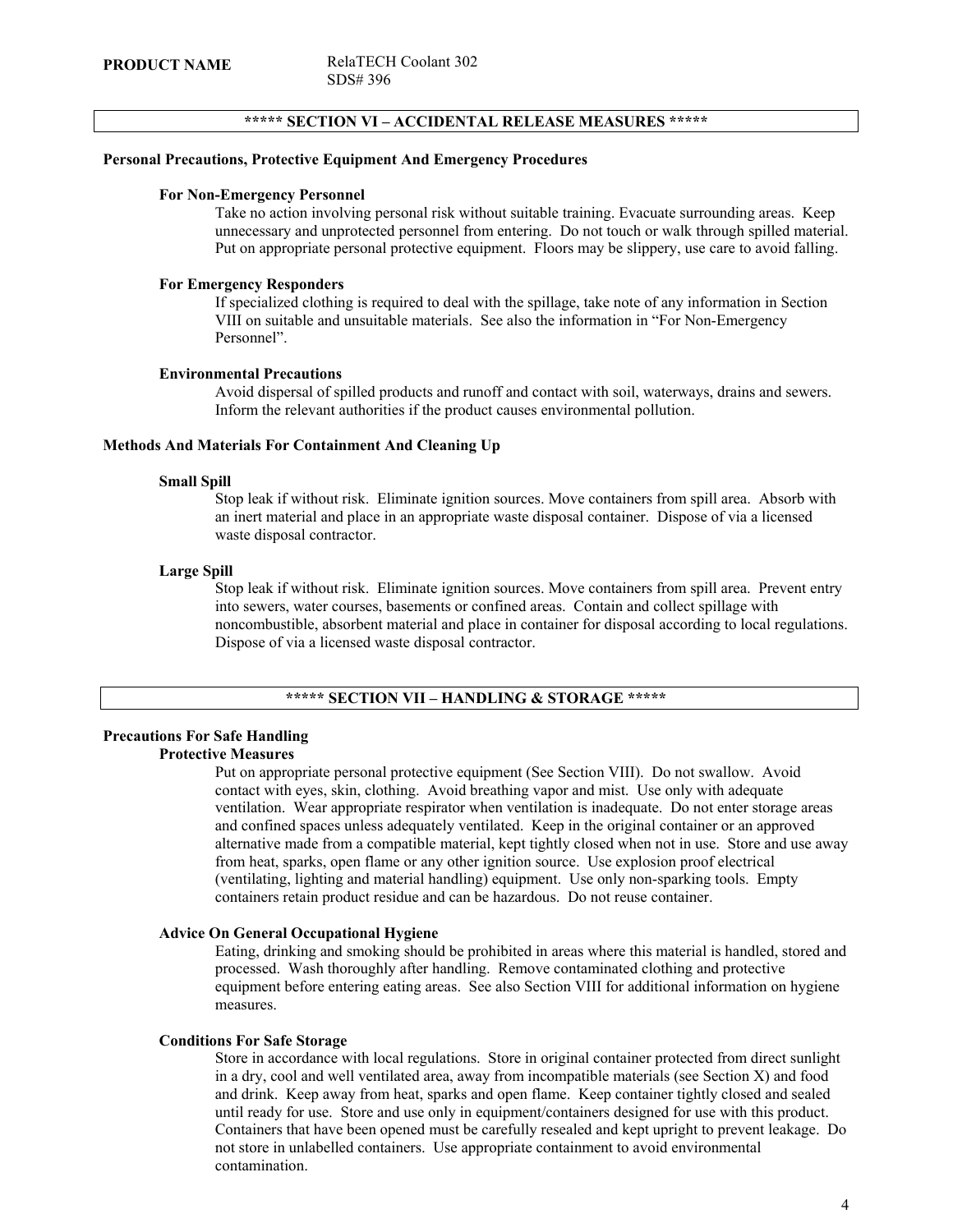# **\*\*\*\*\* SECTION VIII – EXPOSURE CONTROLS/PERSONAL PROTECTION \*\*\*\*\***

| <b>Exposure Limits</b><br><b>Ingredient Name</b> | <b>Exposure Limits</b> |                  |
|--------------------------------------------------|------------------------|------------------|
| <b>TEA</b>                                       | <b>ACGIH TLV-TWA</b>   | 5 mg/cubic meter |
| 2-Amino-1-butanol                                | None Established       |                  |
| 2-Amino-2-Ethylpropanediol                       | Non Established        |                  |

#### **Appropriate Engineering Controls**

Provide exhaust ventilation or other engineering controls to keep the relevant airborne concentrations below their respective occupational exposure limits.

#### **Hygiene Measures**

Wash hands, forearms and face thoroughly after handling chemical products and before eating, smoking or using the lavatory as well as at the end of the work period. Wash contaminated clothing before reusing.

## **Respiratory Protection**

A NIOSH/MSHA approved air purifying respirator with an organic vapor cartridge or canister may be necessary under certain circumstances where airborne concentrations are expected to exceed exposure limits.

#### **Eye Protection**

Safety glasses equipped with side shields in conjunction with a face shield are recommended in industrial settings.

#### **Skin Protection**

Wear impervious protective gloves. Wear protective gear as needed - apron, suit, boots.

| Appearance<br><b>Physical State</b><br>Color                        | Liquid<br>Blue                        |
|---------------------------------------------------------------------|---------------------------------------|
| Odor                                                                | Sweet                                 |
| <b>Odor Threshold</b>                                               | Not available                         |
| Ph<br><b>Melting Point</b><br><b>Freezing Point</b><br>(Pour Point) | 10.1 ( $\hat{a}$ ) 5%<br>32 F<br>32 F |
| <b>Initial Boiling Point</b>                                        | 212 F                                 |
| <b>Boiling Range</b>                                                | 212 F                                 |
| <b>Drop Point</b>                                                   | Not applicable                        |
| <b>Flash Point</b>                                                  | None to boiling                       |
| <b>Evaporation Rate</b>                                             | Does not evaporate                    |

# **\*\*\*\*\* SECTION IX – PHYSICAL & CHEMICAL PROPERTIES \*\*\*\*\***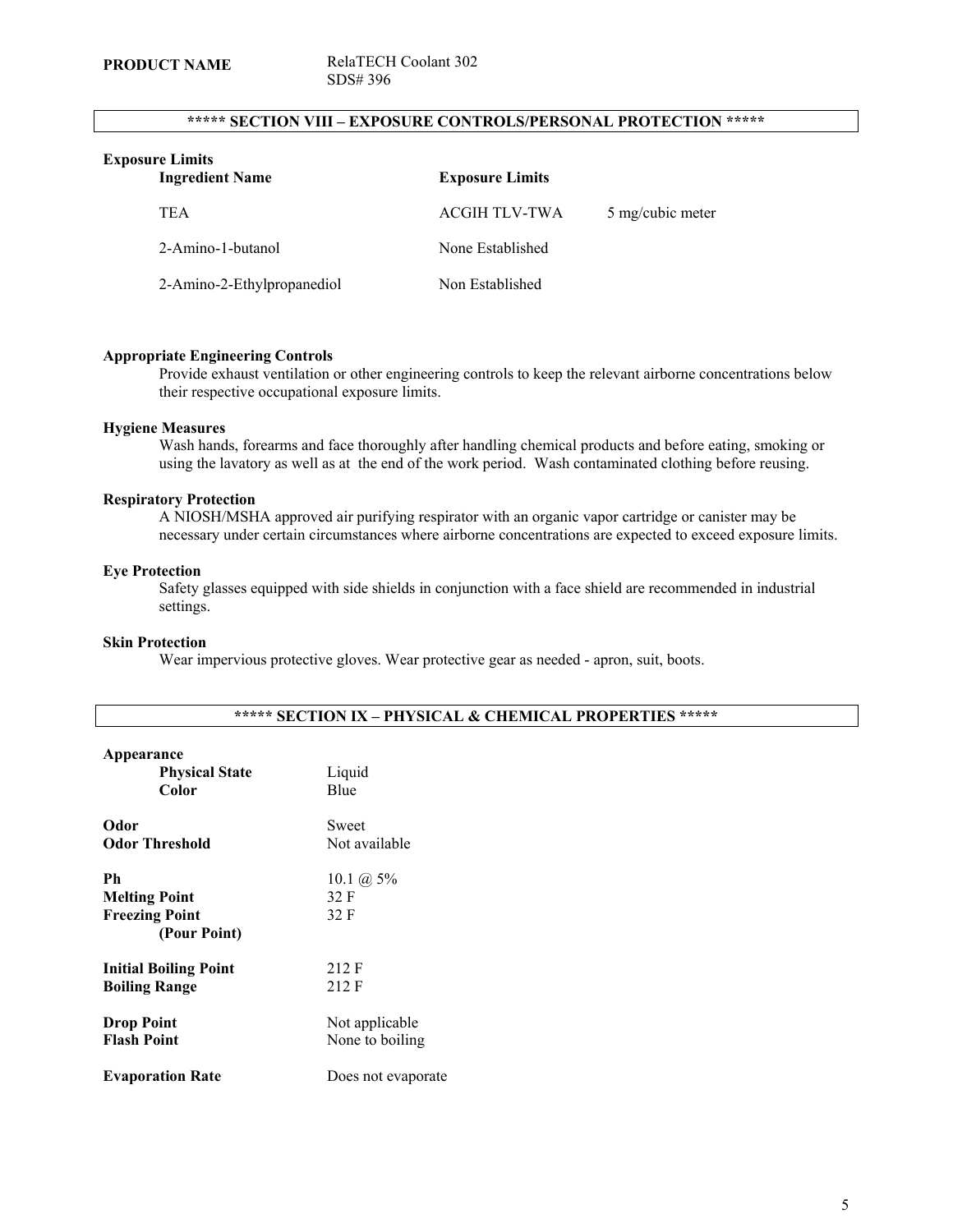# **\*\*\*\*\* SECTION IX – PHYSICAL & CHEMICAL PROPERTIES (continued) \*\*\*\*\***

| <b>Explosive Limits</b>           |                    |
|-----------------------------------|--------------------|
| Upper                             | Not available      |
| Lower                             | Not available      |
| <b>Vapor Pressure</b>             | Not available      |
| <b>Vapor Density</b>              | Not available      |
| <b>Specific Gravity</b>           | 1.0                |
| <b>Density</b>                    | 8.36 Pounds/gallon |
| <b>Solubility</b>                 | Soluble in water   |
| <b>Auto Ignition Temperature</b>  | Not available      |
| <b>Decomposition Temperature</b>  | Not available      |
| <b>Viscosity</b>                  | Not available      |
| <b>Partition coefficient</b>      | Not available      |
| (n-octanol/water)                 |                    |
| <b>Volatile Organic Compounds</b> | None               |

# **\*\*\*\*\* SECTION X – STABILITY & REACTIVITY**

#### **Reactivity**

Not expected to be Explosive, Self-Reactive, Self-Heating, or an Organic Peroxide under US GHS definitions

### **Chemical Stability**

This product is stable under normal conditions.

#### **Possibility Of Hazardous Reactions**

Under normal conditions of storage and use, hazardous reactions will not occur.

# **Conditions To Avoid**

Avoid all possible sources of ignition (spark or flame). Do not pressurize, cut, weld, braze, solder, drill, grind or expose containers to heat or sources of ignition. Do not allow vapor to accumulate in low or confined areas.

#### **Incompatible Materials**

Reactive or incompatible with the following materials: Strong oxidizing agents.

#### **Hazardous Decomposition Products**

Oxides of carbon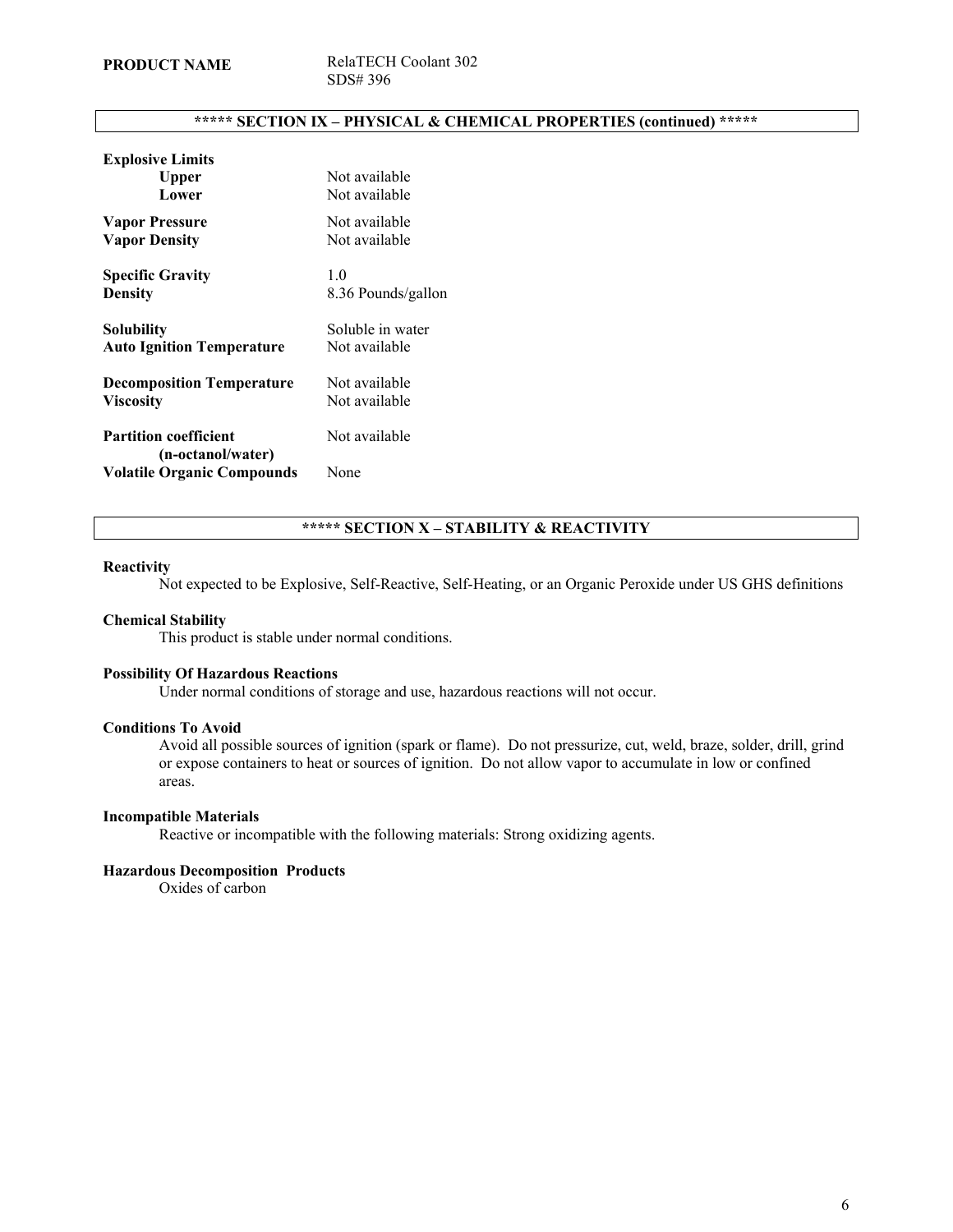**PRODUCT NAME** RelaTECH Coolant 302 SDS# 396

| SECTION XI – TOXICOLOGICAL INFORMATION *****                          |                                                                                                                                                                                                                                                             |
|-----------------------------------------------------------------------|-------------------------------------------------------------------------------------------------------------------------------------------------------------------------------------------------------------------------------------------------------------|
| <b>Primary Routes Of Exposure:</b>                                    | Eye contact, Ingestion, Inhalation, Skin contact                                                                                                                                                                                                            |
| <b>Acute Toxicity:</b>                                                | Not Acutely Toxic                                                                                                                                                                                                                                           |
| <b>Information On Toxicological Effects - Effects Of Overexposure</b> |                                                                                                                                                                                                                                                             |
| <b>Inhalation</b>                                                     | Vapors can cause irritation of the respiratory tract. High concentrations<br>can cause headache, nausea, weakness, lightheadedness, and stupor (CNS<br>depression).                                                                                         |
| <b>Skin Contact</b>                                                   | Causes skin irritation. Prolonged or repeated contact can result in defatting<br>and drying of the skin which may result in skin irritation and dermatitis<br>(rash). Personnel with pre-existing skin disorders should avoid contact<br>with this product. |
| <b>Eye Contact</b>                                                    | Contact with the eye causes serious irritation. May cause tearing, redness<br>and discomfort.                                                                                                                                                               |
| Ingestion                                                             | This material is harmful or fatal if swallowed or liquid is aspirated into<br>lungs. Ingestion may cause gastrointestinal tract irritation. May cause<br>diarrhea.                                                                                          |
| <b>Chronic Hazards</b>                                                | Defatting of the skin.                                                                                                                                                                                                                                      |
| <b>Sensitization</b><br><b>Respiratory</b>                            | Not classified                                                                                                                                                                                                                                              |
| <b>Skin Sensitization</b>                                             | Not classified                                                                                                                                                                                                                                              |
| <b>Germ Cell Mutagenicity</b>                                         | Non-mutagenic based on Modified Ames Assay                                                                                                                                                                                                                  |
| Carcinogenicity                                                       | Meets EU requirement of less than $3\%$ (w/w) DMSO extract for total<br>polycyclic aromatic compound (PAC) using IP 346. This product is not<br>listed as a carcinogen by IARC, OSHA, NTP.                                                                  |
| <b>Fertility Effects</b>                                              | Contains no ingredient listed as toxic to reproduction                                                                                                                                                                                                      |
| <b>Specific Target Organ Toxicity</b><br><b>Single Exposure</b>       | Not classified                                                                                                                                                                                                                                              |
| <b>Repeated Exposure</b>                                              | Not classified                                                                                                                                                                                                                                              |
| <b>Aspiration Hazard</b>                                              | Not classified                                                                                                                                                                                                                                              |

# **\*\*\*\*\* SECTION XI – TOXICOLOGICAL INFORMATION \*\*\*\*\***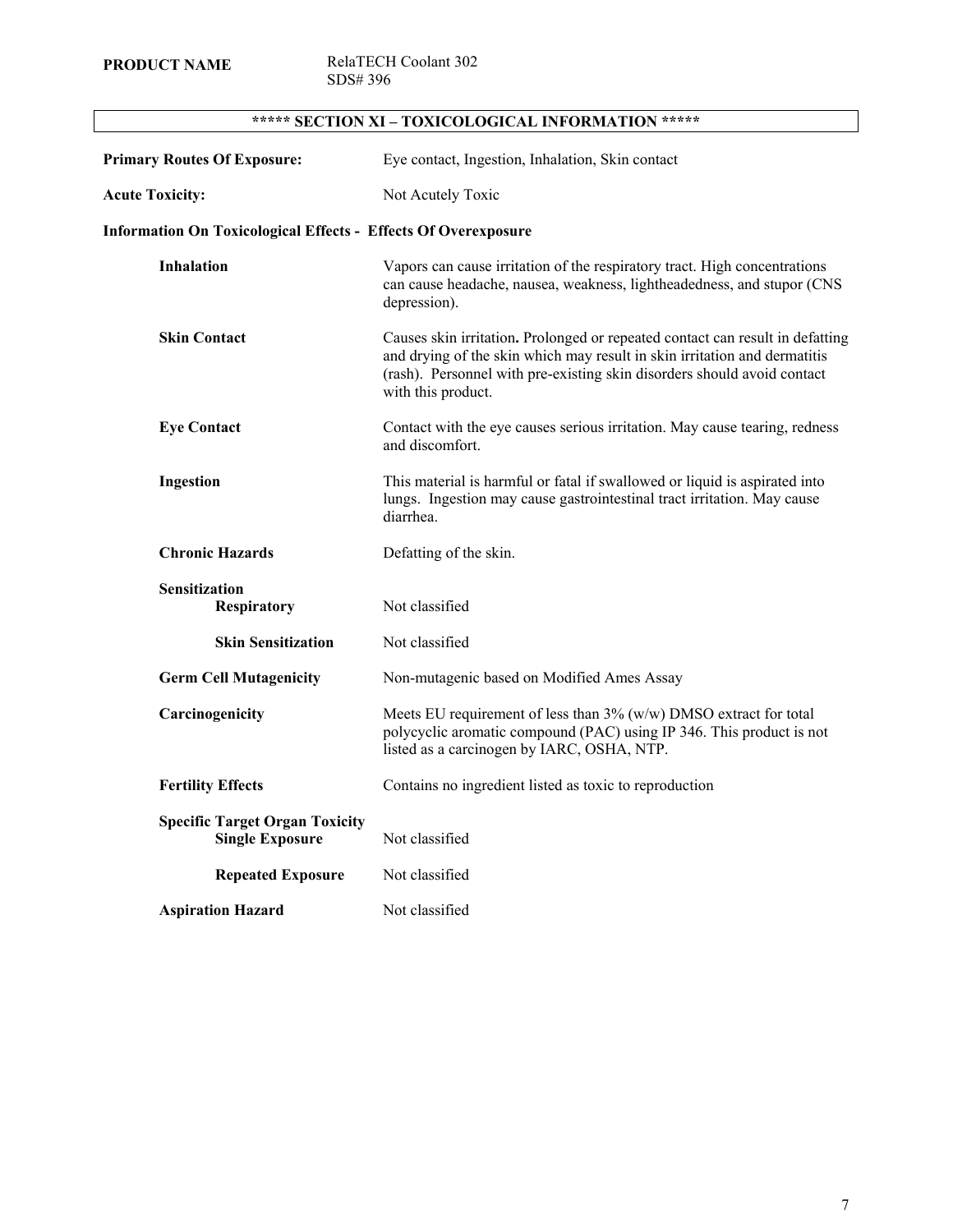# **\*\*\*\*\* SECTION XII – ECOLOGICAL INFORMATION \*\*\*\*\***

#### **Ecotoxicity**

Not available

# **Persistence & Degradability**

Not available

# **Bioaccumulative Potential**

Not available

**Mobility In Soil** Not available

#### **Other Adverse Effects**

No known significant effects or critical hazards.

# **\*\*\*\*\* SECTION XIII – DISPOSAL CONSIDERATIONS \*\*\*\*\***

#### **Disposal Methods**

Waste generation should be avoided or minimized wherever possible. Dispose of in accordance with federal, state, and local regulations. After the container has been emptied, it may contain hazardous residues. Avoid sparks and open flame. Do not cut, puncture, or weld on or near the container. Do not reuse the container for any purpose until properly reconditioned.

#### **RCRA Classification**

Not a hazardous waste

# **\*\*\*\*\* SECTION XIV – TRANSPORT INFORMATION \*\*\*\*\***

# **DOT**

UN# Not regulated

**UN SHIPPING NAME** Not regulated

**Transport Hazard class** None

Packing Group None